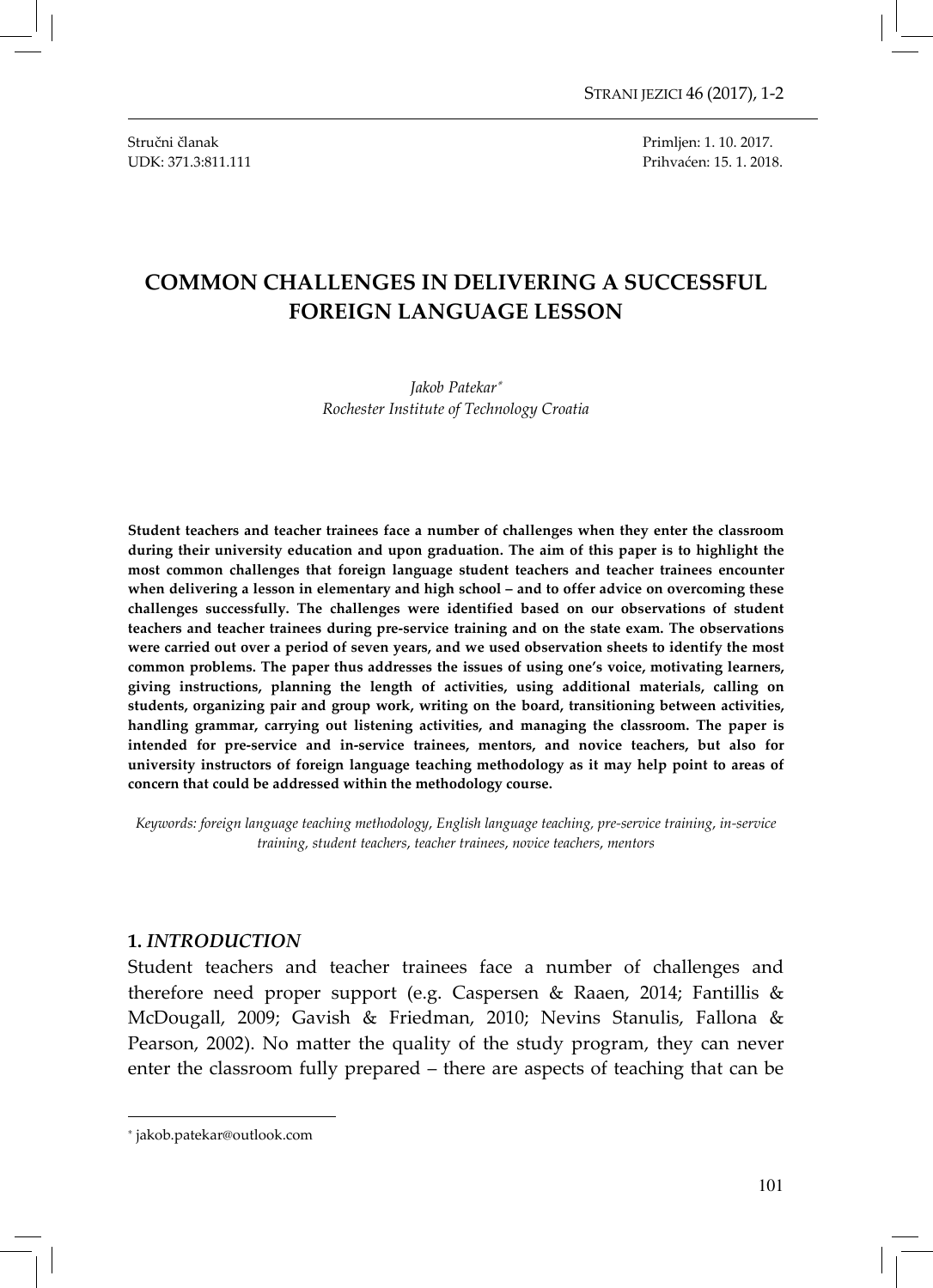learned only in the classroom itself. For this reason, it is important that mentors in pre-service and in-service training observe their trainees' classes and guide young teachers through various challenges.

Being a mentor to students is a rewarding and daunting task. It is rewarding because it enables the mentor to share his or her experience and expertise with future teachers and because it gives the mentor an opportunity to learn from the trainees. On the other hand, it is daunting because the mentor needs to set a good example him- or herself, show how teaching works in practice, provide useful feedback, and encourage trainees to self-reflect and grow. The mentor, clearly, plays an important role in pre-service training, as he or she helps trainees apply what they have learned in their methodology course and prepares them to enter the classroom as part of their in-service training upon graduation. The mentor in in-service training guides the trainee – the novice teacher – toward ultimate independence in teaching, which is licensed by the state exam.

Over a period of seven years, we observed a number of classes held by university students of English as part of their pre-service training and by teacher trainees on their state exam. This way, we had a number of opportunities to observe what parts of language teaching methodology pose the greatest challenge to novice teachers. This paper is an attempt to highlight these issues and thus help mentors in pre-service and in-service training and their trainees to focus on some of the elements that are important in delivering a successful foreign language lesson.

Although the paper is based on English language teaching methodology and related sources, we believe its main points can be applied to other languages – and subjects – as well.

# 2. METHODOLOGY

## 2.1. Research aim

The aim of this study was to identify the most common challenges that English language student teachers and teacher trainees encounter when delivering a lesson in elementary and high school.

# 2.2. Sample

The sample consisted of 24 university students of English in pre-service program in elementary school, 10 English language teacher trainees who delivered a lesson in elementary school, and 9 English language teacher trainees who delivered a lesson in high school, which is a total of 43 participants.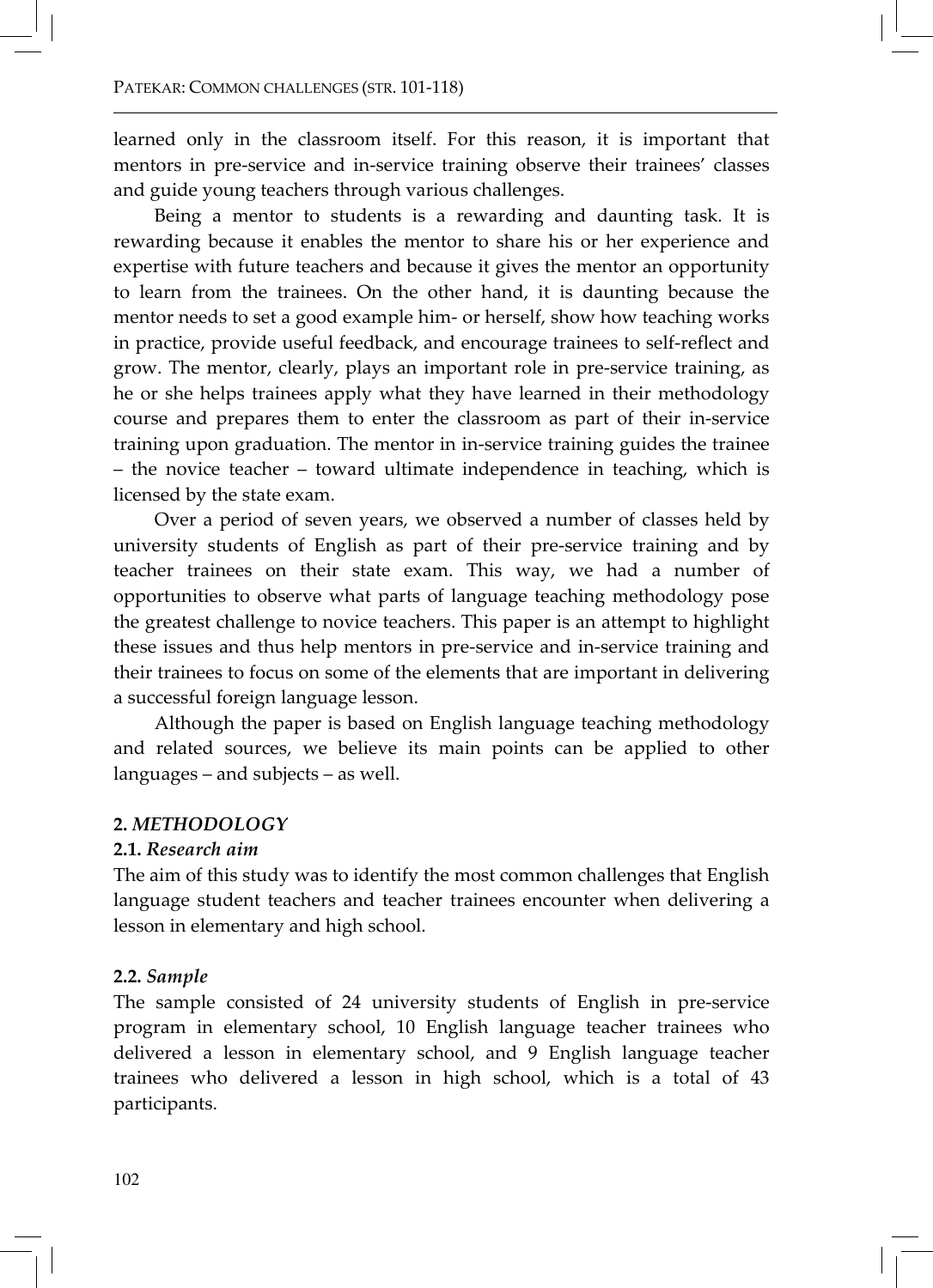# 2.3. Instrument

The instrument used in the study was an observation sheet (see Appendix) on which the performance of student teachers and teacher trainees was noted in rubrics and free form.

# 2.4. Corpus

The collected observation sheets form the corpus of this research. There were 79 observation sheets (equaling 79 lessons), 70 of which were filled out for teachers in elementary school, and 9 for teachers in high school.

# 2.5. Procedure

The study was carried out from 2010 to 2016.

Notes from observation sheets were analyzed and the most common issues in delivering a lesson were identified. In rare cases where the notes from the observation sheets lacked detail and hence required clarification, we sought additional information in the student teacher's or teacher trainer's submitted lesson plan. This proved to be useful as it helped us reconstruct certain lessons, seeing that some took place up to seven years ago. The frequency label "most common" is the result of both the number of students who faced a given challenge and the times the challenge occurred across 79 lessons.

The identified challenges relate to using one's voice, motivating learners, giving instructions, planning the length of activities, using additional materials, calling on students, organizing pair and group work, writing on the board, transitioning between activities, handling grammar, carrying out listening activities, and managing the classroom. These are explored in the following part of the paper.

# 3. CHALLENGES

The challenges are presented in no particular order. Any attempt to systemize the issues proved difficult as each overlaps with another or spans traditional categories such as lesson planning, organization, classroom management, etc. For this reason, they are simply given in a list, without any intention of indicating that one is more important, challenging, or frequent than the other.

# 3.1. Using the voice

Both actors and teachers use their voices professionally (the latter even more so), but the difference is that teachers are not, unfortunately, given any training in voice use (Maley, 2000). For example, research in the Croatian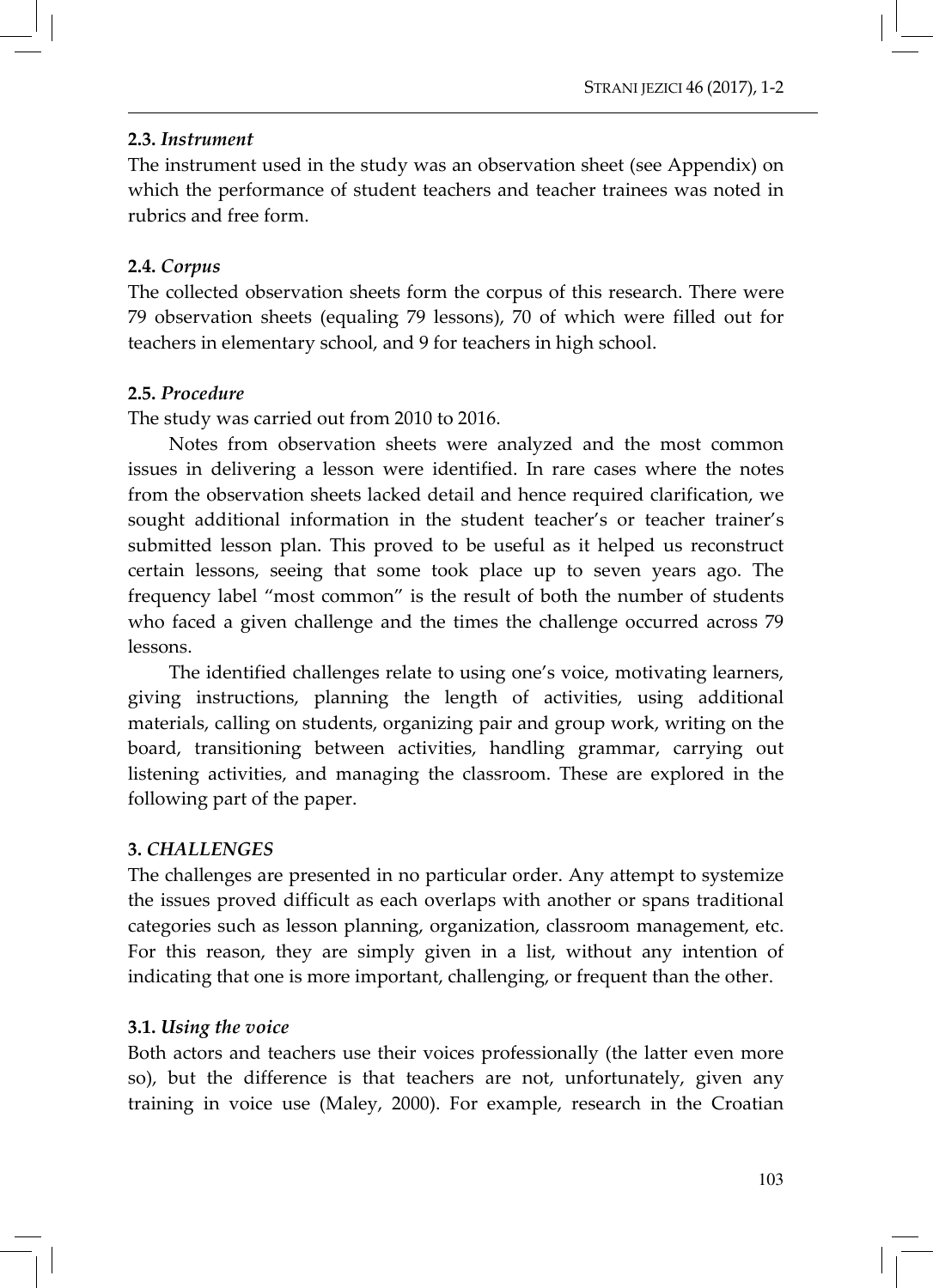context (Bolfan Stošić & Rončević Kolarić, 2006; Bonetti, 2007) clearly highlights the negative impact of the teaching profession on the teacher's voice, with one of the factors being a lack of awareness regarding vocal hygiene.

Students might touch upon the question of the role of their voice if they are fortunate to have a course in presentation skills or to cover these skills as part of another course. It, therefore, does not come as a surprise that some trainees do not sufficiently adapt their voices to the classroom environment, whether in terms of articulation, modulation, or volume. Seeing that they teach a language, this is an important issue. What is more, Brown (2000: 194) finds good voice projection to be one of "the first requirements of good teaching."

If words and sentences are not articulated appropriately or spoken loudly enough, learners might not understand instructions. Moreover, if the trainee speaks in the same tone of voice throughout the lesson, this might make it difficult for him or her to draw learners' attention. This is especially true for teachers of young learners. As Maley (2000: vii) explains, a "richly textured voice, resonant with confidence and vitality, raises the energy levels of those who come into contact with it." Hence, trainees should be made aware of the power of their voice, as with it alone they can encourage learners to listen or act (e.g. Gower, Phillips & Walters, 1995).

It is a good idea for trainees to practice speaking (especially voice projection) in a large room or, better yet, the actual classrooms in which they hold classes. Hopefully, during their pre-service training, trainees will have peer observers sitting in the class who can later inform the trainee whether his or her voice could be heard clearly at the back of the classroom. The mentor, too, should pay attention to this and point it out to the trainee in both preservice and in-service training, providing further comments on modulation as well.

## 3.2. Motivating learners

A lot has been written on the importance of motivation in learning a foreign language. Pinter (2006: 36) goes so far as to say that "motivation is crucial in learning other languages," in comparison to learning the first language. What is important to note is the teacher's role in learner motivation (e.g. Mihaljević Djigunović, 1994, 1996), which in young learners may mean the difference between liking and disliking learning the foreign language (e.g. Nikolov, 1999). Fortunately, there are practical publications for teachers that help them to implement and sustain long-term motivation in their classrooms (e.g.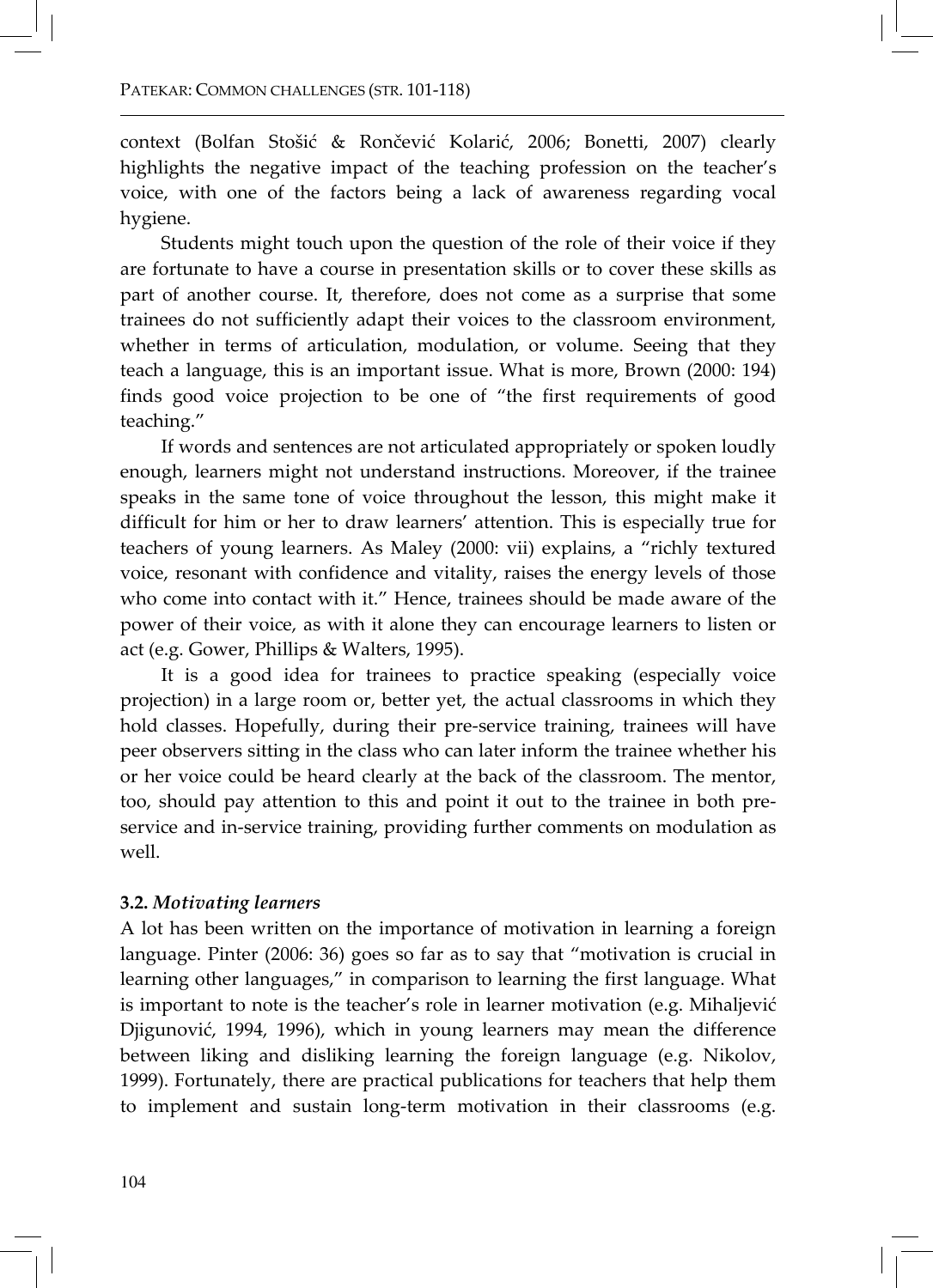Dörnyei, 2001; Hadfield & Dörnyei, 2013). However, what we want to focus on here is not long-term motivation, which most studies explore, but on gaining learners' attention at the beginning of the lesson and raising their interest in a certain topic. The introductory part is very important as it sets the stage for the rest of the lesson.

What happens in practice is that some trainees spend either too much time trying to motivate their learners – or too little. In the first case, this means the teacher is not likely to achieve the learning outcomes of the lesson; in the second case, the teacher might lose the opportunity to spark interest, and the learners might disengage at the start of the lesson. In view of the latter, for example, Crookes and Schmidt (1991) found that what teachers say in the opening stage of the lesson – regarding activities that are to follow – can increase learners' interest. Likewise, Pavličević-Franić (2005) notes that learning is more successful if the student is motivated, interested, and active. Thus, the success of the entire lesson might depend on students' initial motivation (Bežen, 2008).

It is sometimes difficult for trainees to understand what might motivate their learners at the beginning of the lesson (or throughout it), which is reasonable considering the age gap between the learners and the trainee. Clearly, this issue cannot be approached universally as what gets the attention of a 7-year old is not the same as what catches the attention of a 14-year old. The trainee should therefore not hesitate to ask the mentor, or anyone else familiar with what the specific group of learners is interested in, to help him or her choose appropriate topics. As for possible activities, that is, motivation techniques, Trškan (2006) suggests, for example, crossword puzzles, quizzes, mind maps, associations, riddles, video clips, music, mime, short stories, treasure hunt, brainstorming, etc. In selecting topics and activities, the trainee should bear in mind that these need to tie in with the learning outcomes of the lesson.

# 3.3. Giving instructions

According to Harmer (2007: 111), one of "the most important tasks that teachers have to perform is that of organising students to do various activities." Obviously, this cannot be achieved without clear instructions.

Clarity in giving instructions can be seen as comprised of two levels. The first is clarity in terms of articulation and volume (see 3.1.). The second is clarity in terms of the message, and this is something that trainees also have issues with.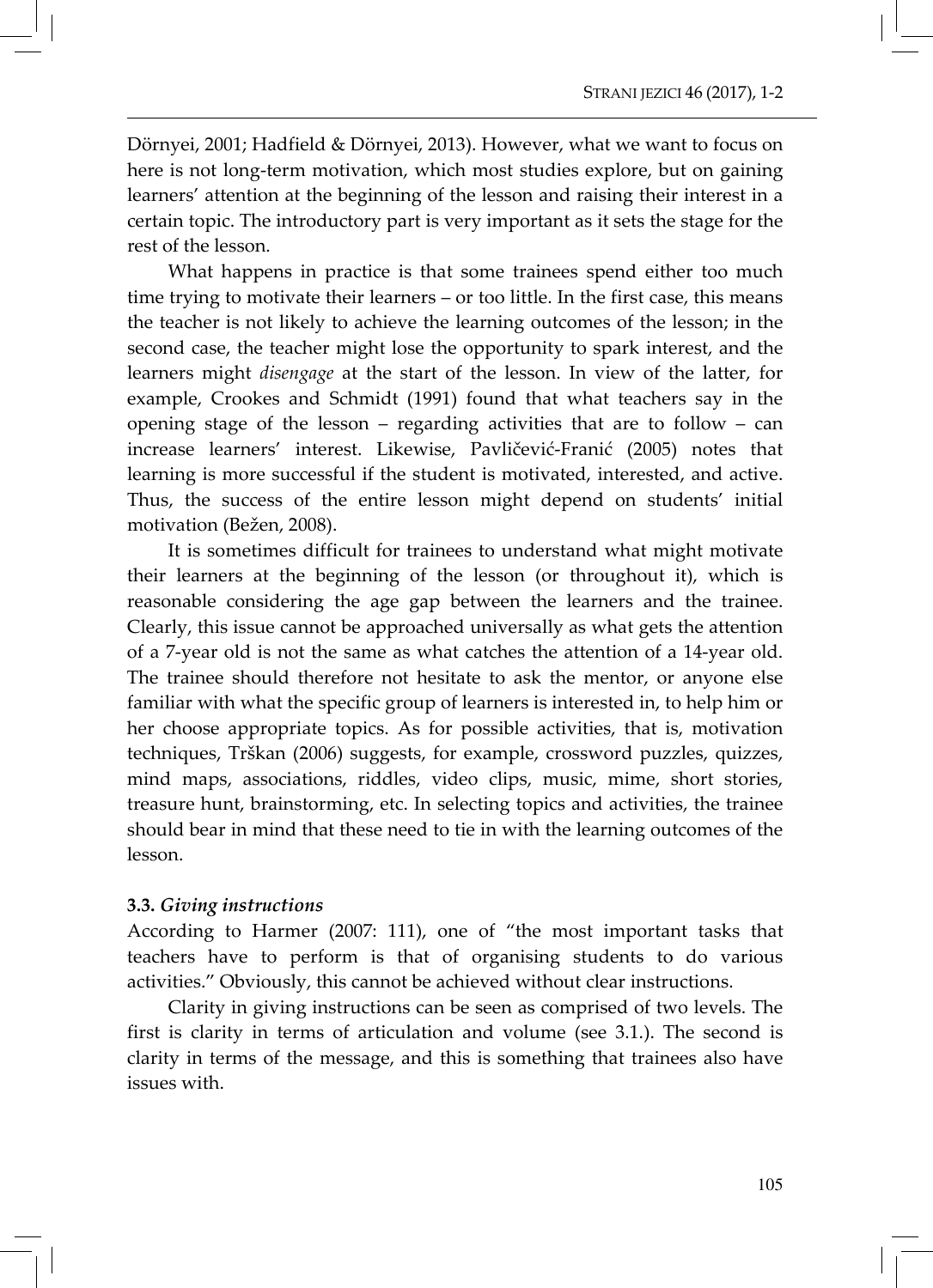Vrhovac (2001) correctly identifies that novice teachers do not sufficiently use "ritualized" classroom talk and thus omit phrases that are used for gaining attention, giving instructions, transitioning from one activity to another; this leaves learners confused as to what is expected of them. We can connect this issue with the previous point on motivation and highlight that Dörnyei and Csizér (1998: 215) state that among ten things that the teacher can do to stimulate intrinsic motivation is to "state the tasks properly."

Furthermore, trainees at times have problems adapting to the level of their learners in view of how much learners are able to understand. Giving instructions to 5<sup>th</sup> grade learners in elementary school is not the same as giving them to 3rd grade learners in high school, and it is definitely not like talking to an adult native speaker. Because trainees are encouraged to use the foreign language as much as possible in the classroom, especially in giving instructions, they forget that they still need to adapt this language to their learners. As Ur (2009) explains, "raw, unmediated new input is often incomprehensible to learners; it does not function as 'intake', and therefore does not result in learning" (p. 11). Indeed, teacher talk is crucial for both language acquisition and classroom management (Nunan, 1991).

Depending on the age of the learners, or the years they spent learning the language, the trainee will sometimes have to talk more slowly, use simpler language, and stress key words. Even after the instructions have been adapted in this way, the trainee needs to check whether the learners have actually understood what they need to do. Oftentimes, if trainees do check for comprehension, they simply ask learners if they have understood the instructions, to which learners nod mildly (and almost never say "no"). For this reason, trainees should, for example, ask a learner to repeat what the instructions are and, of course, monitor if the learners are on task.

Giving clear instructions in lower elementary school usually involves demonstrating what needs to be done, for example, by opening the workbook, pointing to the picture, mimicking coloring it, all the while using the foreign language. Most times, teachers will need to repeat the demonstration. Modelling how a task is to be accomplished may be needed at upper levels as well, especially for complex tasks and group work (Brown, 2000).

Good instructions entail the purpose of the task. Instead of simply saying what should be done next, e.g. "Now do task 4," the teacher should briefly explain how the task will benefit the learners, e.g. "Let's apply this in task 7," "How about we see if you can find this in the text?", "When you fill in the blanks, you'll understand what Macy and Ella were talking about," etc.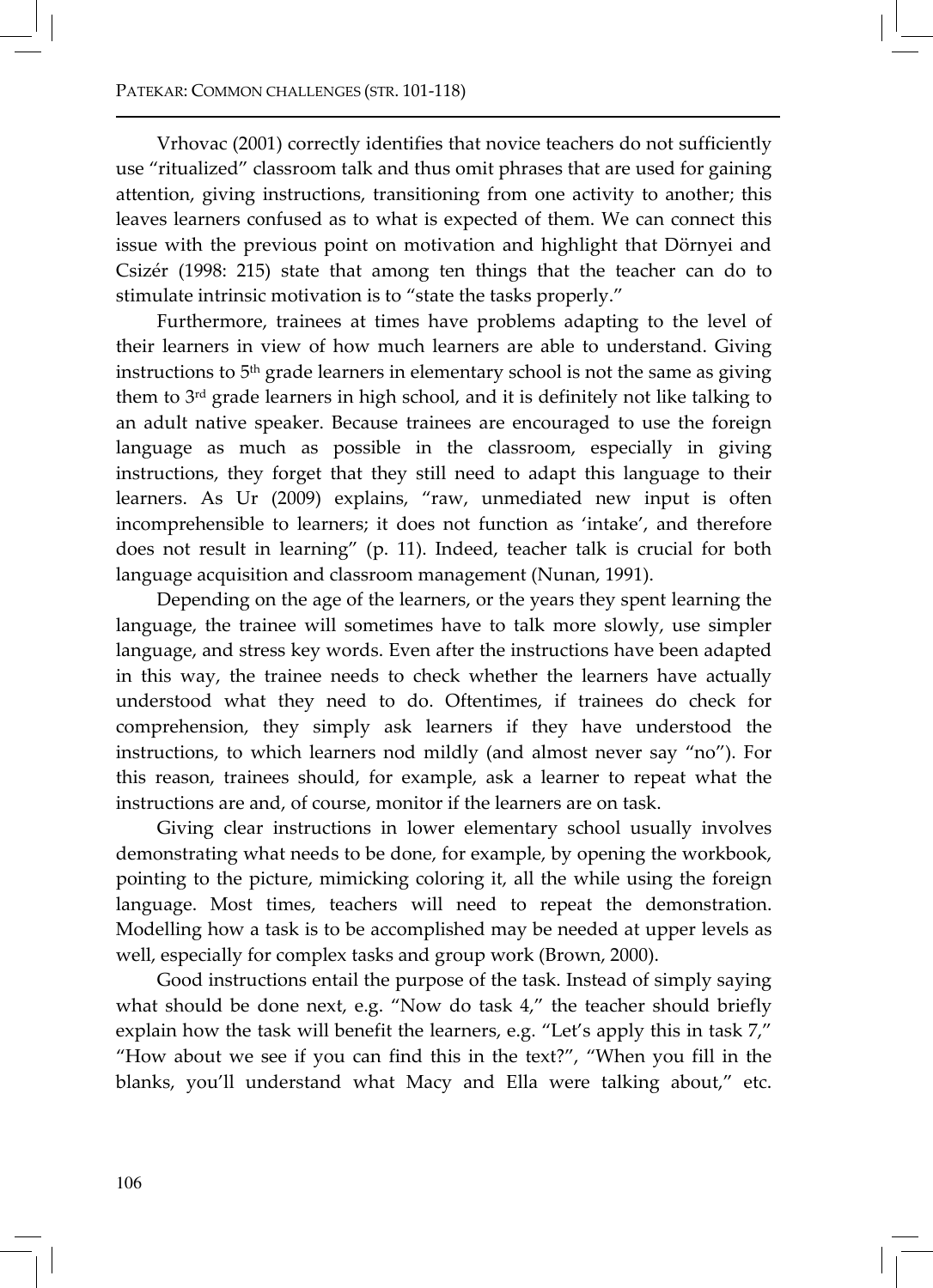Instructions that are more complex will, of course, need to be broken down into steps (Gower, Phillips & Walters, 1995).

Another point that needs to be made is that no instructions will be good enough if the teacher does not have the learners' attention. There are things that the teacher can do to minimize distraction, such as giving instructions first and then handing out the materials or arranging the learners into groups (Ur, 2009). If the opposite were the case, the learners' attention would shift to the materials or group members, and they would be less likely to even hear the instructions.

Finally, although trainees are encouraged to move around the classroom throughout the lesson, when delivering instructions, they should pay attention to where they are standing so that all learners are able to hear them. Otherwise, when the teacher is walking down the classroom or standing in the middle of it, some learners behind the teacher's back might not be able to hear the instructions well.

#### 3.4. Planning the length of activities

There are cases when one activity will take 35 minutes of a 45-minute class. For example, this may happen when learners are doing a longer writing task or making a poster. However, in most cases, a lesson should consist of a number of activities varying in the skill(s) they address (listening, reading, writing, speaking), senses they engage (sight, hearing, touch, movement), and length. Out of the three elements above, trainees usually have most problems with the length of an activity.

This issue might be related to time management, which is certainly a challenge for trainees and novice teachers, but we did not include it in this list of challenges for a reason. We believe that time management develops through practice. Therefore, while we should definitely draw trainees' attention to the importance of keeping to the lesson plan and planned times for each activity, we do not believe that we should mark them down or criticize them for not keeping to the times perfectly. If the learning outcomes were achieved and the trainee used varying activities, time is a secondary issue. However, because time management is a skill that is learned through practice, trainees should always have contingency activities ready (and included in the lesson plan) if they finish the lesson before time. As Linse (2005: 189) cleverly observes (referring to teaching young learners), "[n]othing leads to chaos more quickly than children who don't have anything to do."

The issue, then, with the length of activity is when at the outset trainees plan for a 20- or 30-minute activity or when a short activity takes much longer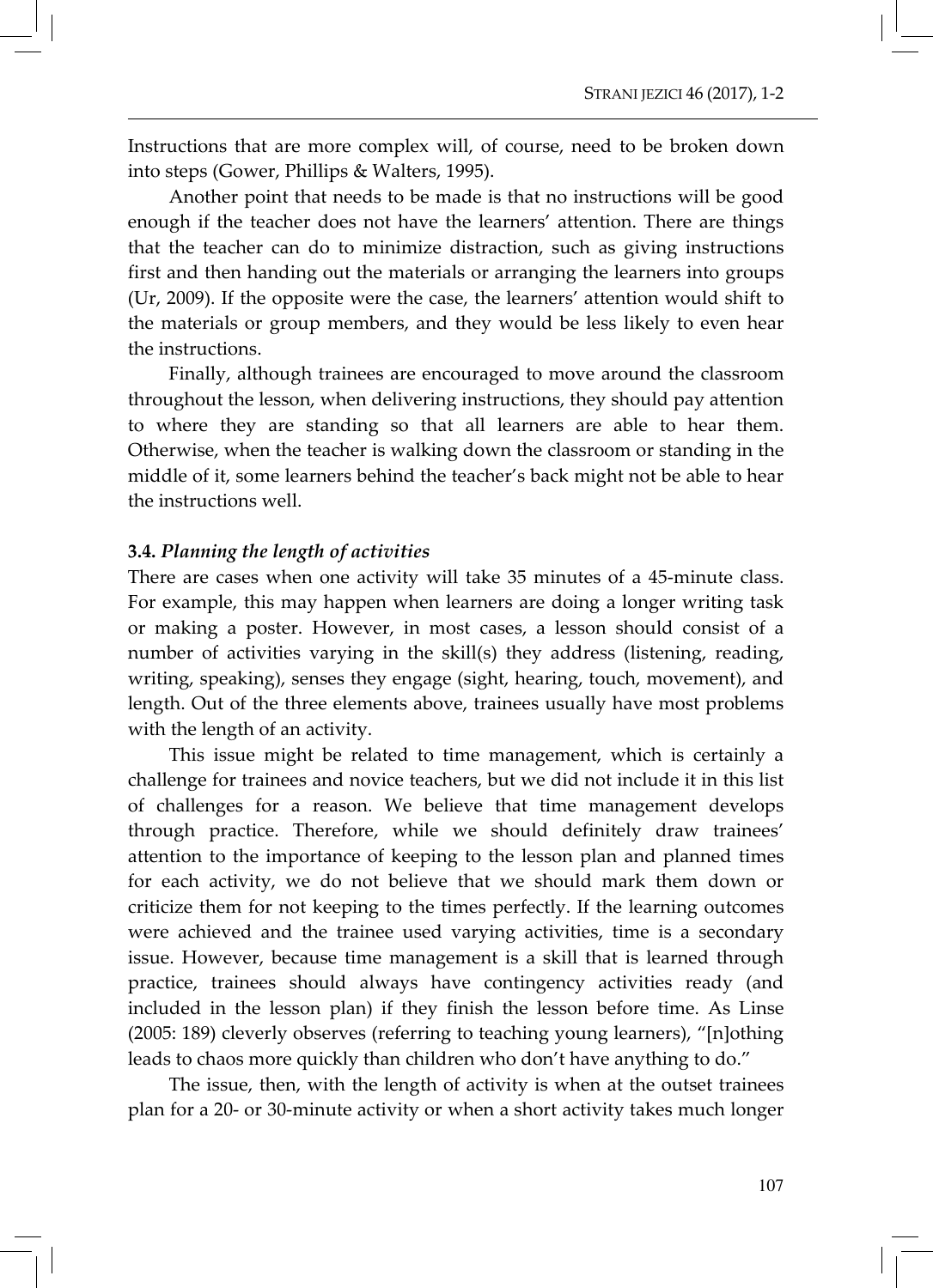than expected and the trainee does not stop it. Planning a longer activity is justified if the learning outcomes are going to be achieved and if the activity will engage the learners sufficiently. In other cases, it is better to consider breaking it into several activities that vary in the ways mentioned previously. This is especially true when teaching young learners where activities should take no more than 5 – 10 minutes and where the multisensory approach is required (Vilke, 1995). As for an activity that takes longer than expected, it should be stopped if it begins to lose its point (motivation or learning) and the trainee might tell the learners to finish it for homework (if that is possible). In any case, if the trainee chooses to stay with an activity that is taking more time than planned, he or she needs to be able to explain why he or she made the decision to do so.

We can sum up this particular problem of lesson planning by referring to Harmer's (2007: 364) explanation of the "planning paradox." The paradox relates to the need for preparing and adhering to the lesson plan and the awareness of the fact that this need puts us in danger of "missing what is right in front of us," which in turn closes off "avenues of possible evolution and development." For that reason, Harmer believes that the lesson plan should not be considered a "blueprint to be followed slavishly," but a "proposal for action." Nonetheless, he suggests that teachers in training try to follow the plan that they have made.

# 3.5. Using additional materials

When trainees hold classes that are being observed by their mentors or advisors for evaluation, it is advisable that they create their own materials instead of downloading ready-made handouts, that is, if they plan on using anything else alongside the learners' textbook and workbook. Creating one's materials not only shows initiative, but it helps trainees to understand the topic they are teaching better. It is not without reason that Ur (2009) claims that good teacher-made materials "are arguably the best there are: relevant and personalized" (p. 192). Although creating materials usually includes writing, drawing, designing, crafting, there are online tools that can be used, for example, to make crossword puzzles, quizzes, and other engaging activities. Unfortunately, it happens that trainees use downloaded material that contains errors or that is not adapted to the learners' level.

Another slip that trainees make regarding the use of materials is to have too many handouts so that learners are sometimes left with five or six papers at the end of the class, which is not only ecologically unfriendly but unsustainable in real classrooms. This probably happens because trainees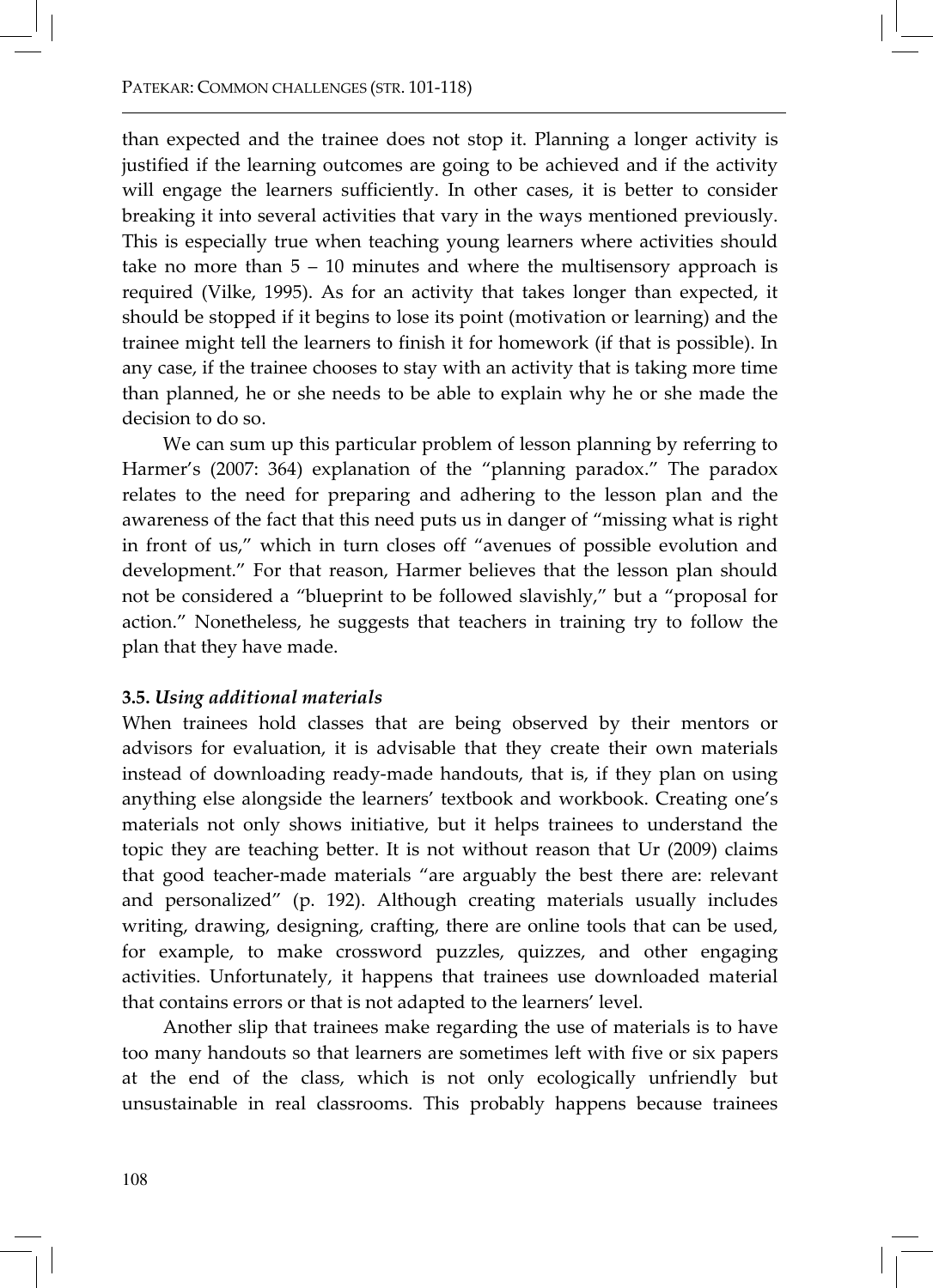want to move away from the "old-fashioned" chalk-and-board approach or want to show that they have put a lot of effort in the lesson. Nevertheless, seeing that learners have their textbooks, workbooks, and notebooks – not to mention the opportunities that modern technology in view of smartphones and tablets provides in some schools – using too many handouts can hardly be justified.

One more note needs to be made regarding the use of materials – in fact, it also relates to tasks already included in textbooks and workbooks. When selecting which activities to use, whether from the class textbook and workbook or elsewhere (own materials, other sources), trainees should bear in mind that activities need to be related to the lesson outcomes. Thus, trainees should be able to explain why they have selected a certain activity and to which learning outcome it relates. As it happens, trainees sometimes do an activity simply because it is fun or because it was in the textbook/workbook. Certainly, doing a fun activity that does not relate to the topic or the outcomes of the lesson can be justified at times – for example, when used as an ice breaker or to take a break from more "serious" work.

#### 3.6. Calling on students

Whether teachers should engage in cold-calling (i.e. calling out learners' names whether they volunteered to answer or not) or leave it up to the learners to participate is not a point that we would like to discuss here, although it is a matter of contention (e.g. Dallimore, Hertenstein & Platt, 2006, 2012). Acknowledging that most teachers in elementary and high school do call out learners' names, we would like to focus on how this is done, that is, on what may present itself as a challenge for trainees in that respect.

In larger classes, with 20 to 30 learners, trainees might "lose sight" of those sitting at the back. This perhaps happens because trainees, in a stressful situation of teaching and being observed by the mentor or someone else, feel most comfortable at the front and stay in their physical comfort zone. However, because of this they might fall into the trap of communicating only with several learners in the first several rows. Furthermore, trainees might keep calling on the same few learners who are the most active, which is entirely understandable, but undesirable. Nonetheless, trainees should certainly make an effort to engage all learners in the classroom. A prerequisite for this is to know the names of all learners or that learners have place cards.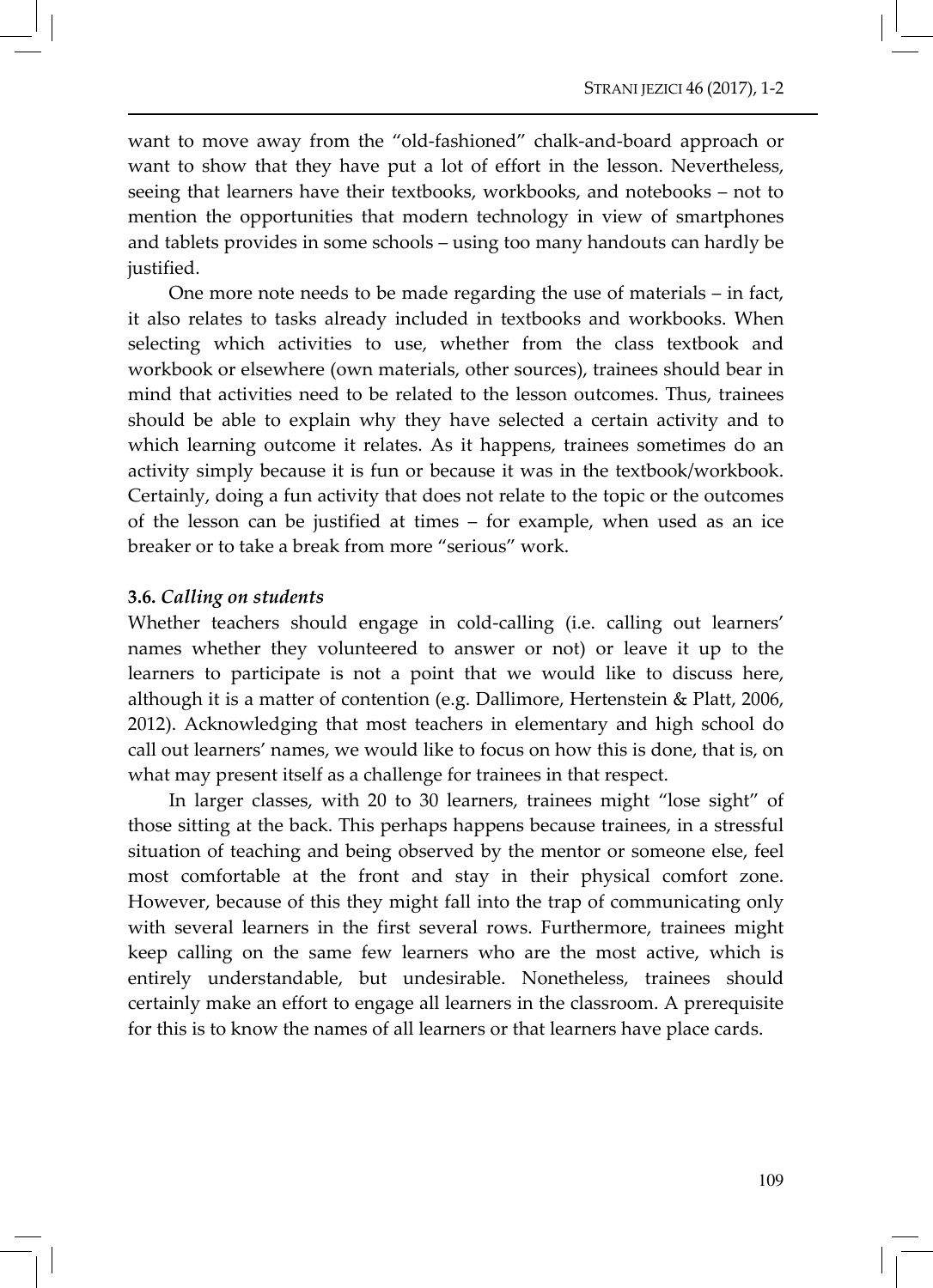## 3.7. Organizing pair work and group work

Pair work and group work should not be organized simply because it is something the mentor or the advisor would like to see. The trainee should know why he or she is asking learners to work in pairs or groups. Is it because the activity is challenging? Is it because it requires learners of different abilities and talents to be successfully completed? Whatever the reason, the trainee should be able to explain it and should certainly be aware of a number of advantages and disadvantages of pair work and group work (e.g. Harmer, 2007).

Furthermore, when organizing learners into groups, it would be a good idea for the trainee to select group members him- or herself (e.g. to create a mixed-ability group) or, even better, to choose a random method of assigning membership, such as drawing slips of paper with a different symbol for each group. If the choice of membership is left to the learners, they might gather into their usual groups and thus, perhaps, leave someone out or create unbalanced groups. In addition, when forming groups is left up to the learners, it might take too much time or create commotion. Teachers should think about whether and when such freedom of choice is worth it.

Related to group work, Brown (2000: 187) pinpoints that "the most common reason for the breakdown of group work is an inadequate introduction and lead-in to the task" – i.e. not giving clear instructions and not checking whether they have been understood (see 3.3.).

Finally, each member of the group should be familiar with what is expected of him or her, whether the role is appointed by the teacher or the group itself.

## 3.8. Writing on the board

Croatia does not have a stable handwriting norm. This is because until recently there was no policy at the national level that would regulate what handwritten letters should look like. It was simply left up to textbook authors, publishers, and orthography handbooks (e.g. compare Anić & Silić, 2001 and Babić & Moguš, 2011), so teachers in the 1<sup>st</sup> grade would teach the type of letters presented in the textbook they opted for. This laissez-faire approach to a norm resulted in several generations, just a year or a few years apart, writing with different types of handwritten letters.

Such plentitude of letter types does not pose a challenge to upper elementary and high school learners who might notice that their teacher's "S" or "H" is "a bit off." However, young learners, those from 2nd grade of elementary on, might not recognize the intended letter or might get confused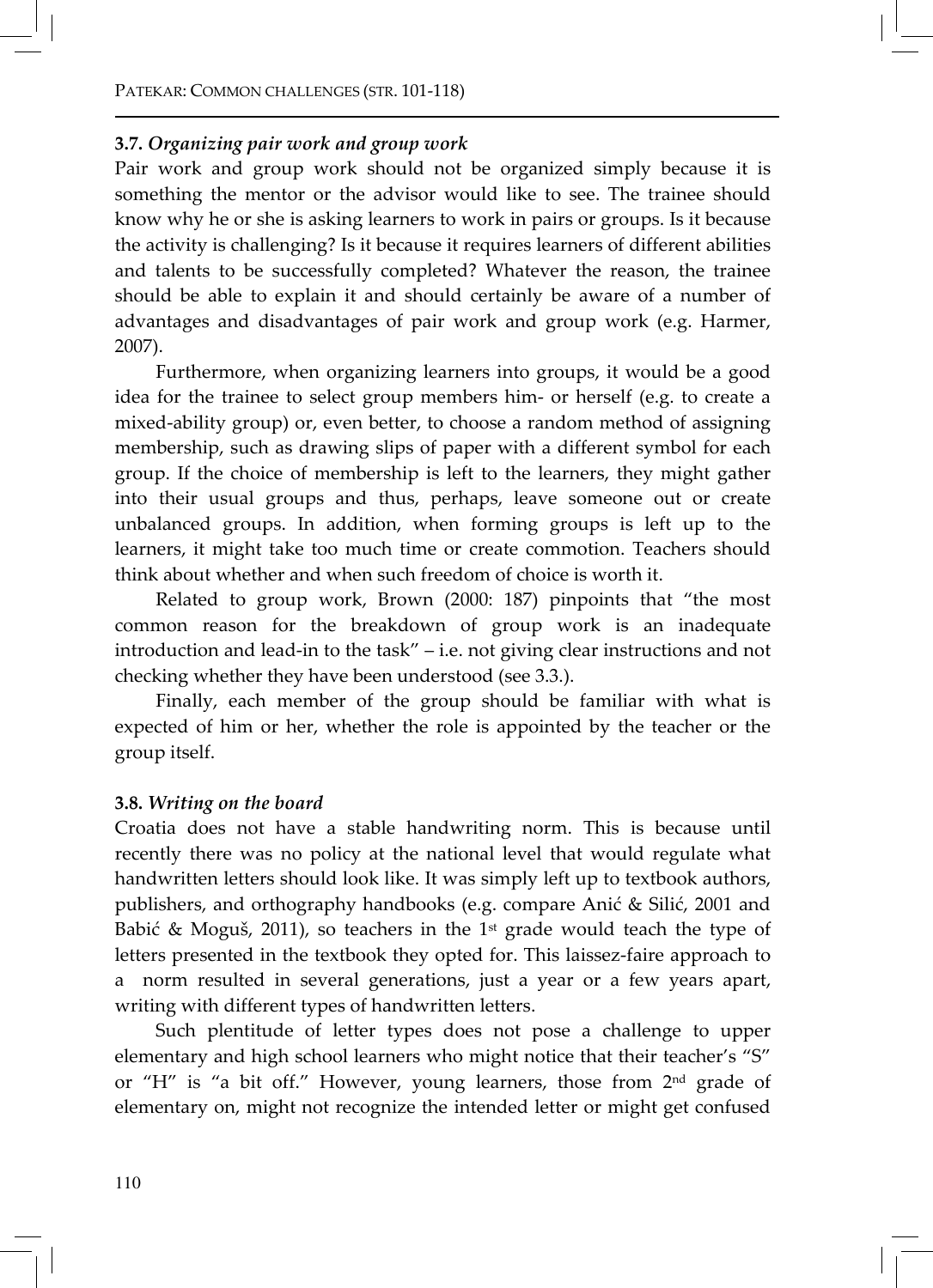as to which way they themselves should write. For this reason, it is important for foreign language teachers to be aware of what letter type their young learners are using.

Fortunately, handwriting was finally standardized in 2014 (see Bežen & Reberski, 2014) and approved by the Ministry of Science and Education. Therefore, there is no excuse for trainees – and, in fact, all teachers – to make an effort to learn the new handwriting norm. It goes without saying that the teacher's handwriting should be neat and legible.

#### 3.9. Transitioning between activities

Usually, a lesson will consist of several activities, aiming at different language skills and learning styles, which helps classroom dynamics and keeps learners engaged. These different activities will most often be directly or indirectly related to one topic. However, this alone is not enough to ensure smooth transitions. Indeed, it takes a lot of experience to be able to move, for example, from a guessing game to a reading task and then to a grammar exercise, then to some listening and finally to a bit of writing, maintaining all the time a sense of a dynamic but smoothly flowing lesson.

What happens in practice is that trainees get lost in numerous activities and the thematic axis of the lesson falls out of focus. In such cases, the transitions are not smooth enough or there are no transitions at all. Some trainees move from activity to activity simply by telling learners which task they need to do, without relating the given activity to the previous one or to the main point of the lesson. Simply put, isolated activities are not meaningful. This might discourage learners as their motivation is higher when they see a clear purpose of what they are asked (told) to do.

Delivering a lesson is like telling a story – different characters and events revolve around a certain point that the author, or teacher, is trying to get across, whether it is that love conquers all or that we need past simple to talk about our visit to the zoo last weekend. While some characters and events may be little stories on their own, they gain full meaning and purpose when put into the wider context.

#### 3.10. Handling grammar

Almost half a century after the term "communicative competence" came into use, and communicative language teaching entered European classrooms (Richards & Rodgers, 1986), we still find grammar taught explicitly, at least in Croatian schools. Of course, there are times when grammar needs to be explained explicitly (Lightbown & Spada, 2008), but in elementary schools, for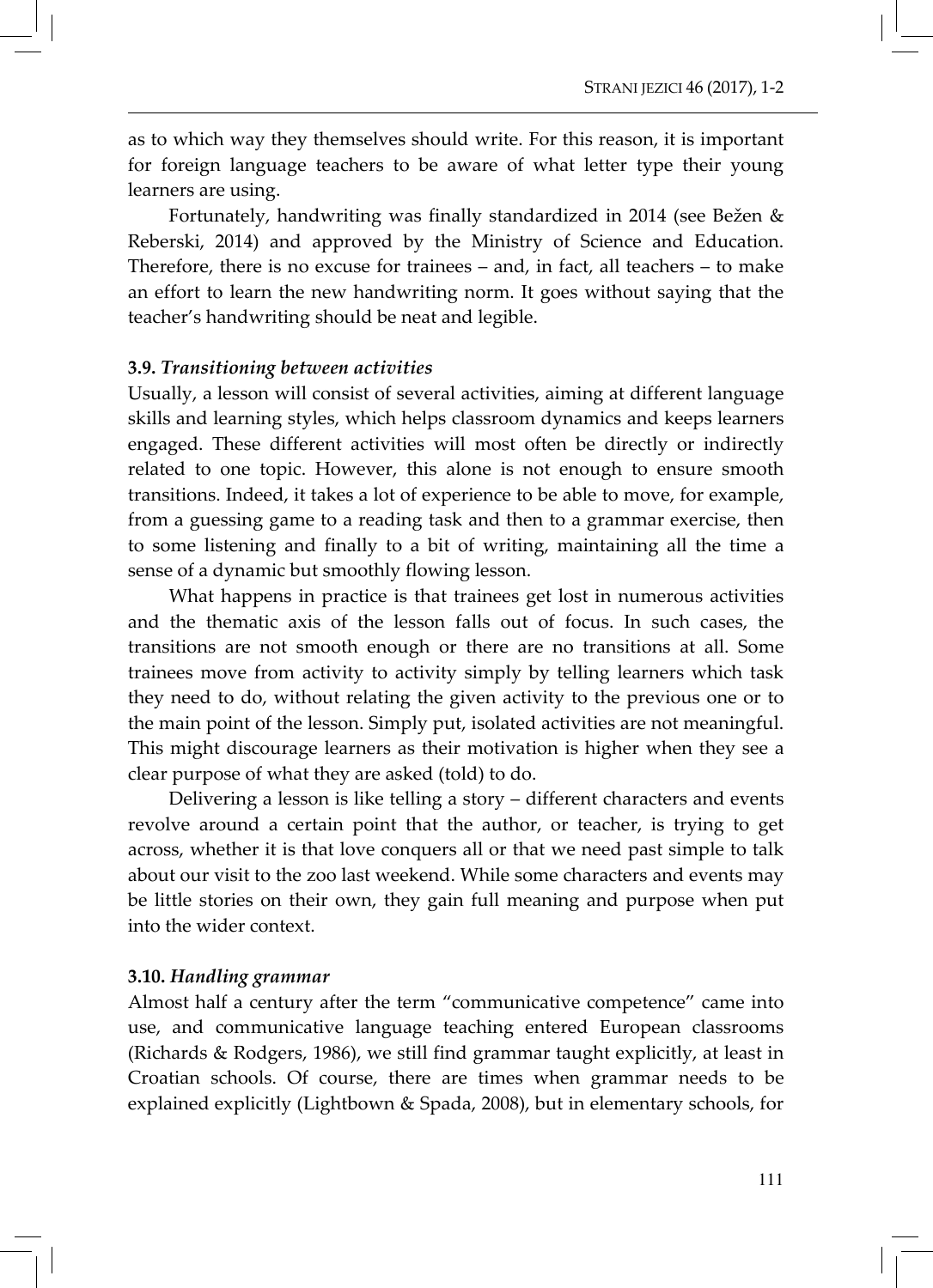the most part, learners could acquire it implicitly. By this we do not mean leaving it up to the students to pick up grammar along the way. A good approach is to have learners discover the rules by exposing them to such patterns that make it possible, which is known as the inductive approach to teaching grammar (Nunan, 2015). This mimics the natural way children learn, which Piaget called constructivism (Pinter, 2006).

A simple example of what active learning looks like in practice is the following; if you write "a banana," "an apple," "a carrot," "a mango," "an orange" on the board in the  $5<sup>th</sup>$  grade, there will be at least some learners who will recognize that we use "an" with words starting with a vowel. This approach can be applied to many grammar rules in elementary school, but it is up to the teacher to decide whether the inductive method is worth the time all the time. Although trainees are usually made aware at university of the need to teach grammar implicitly, it appears they often fall back to the way they (we) were taught grammar – through the heavy use of metalanguage and the rote learning of rules.

Another problem with grammar are the tasks used to practice a certain rule. These are often meaningless and lack direct communicative value for learners. Although this does not reflect on the successfulness of a single lesson, it does long-term damage to learners. Therefore, trainees should strive to create useful exercises that are meaningful to learners, if such are lacking in the class textbook and workbook.

Presenting and explaining grammar is not easy. Ur (2009) believes that the challenges lie in the teacher's understanding of what it means to know a grammatical structure, in recognizing what might cause difficulties for the learners, and finally in presenting examples and formulating explanations in a clear way. For that reason, "clear thinking and speaking are of paramount importance" (p. 81) and the teacher should find a balance between providing a simple explanation and an accurate explanation, which are often in conflict.

## 3.11. Carrying out listening activities

Listening practice generally follows the same standard format: pre-listening, listening, and post-listening (Field, 2002). Each of these steps is important, and we will focus on two most common mistakes that relate to the pre-listening and the listening phase.

Although, for example, Ur (2009) suggests that listening tasks should be alike real-life situations and expose learners to some of the features of actual speech (e.g. chunks, varying pronunciations, colloquial language, noise, etc.),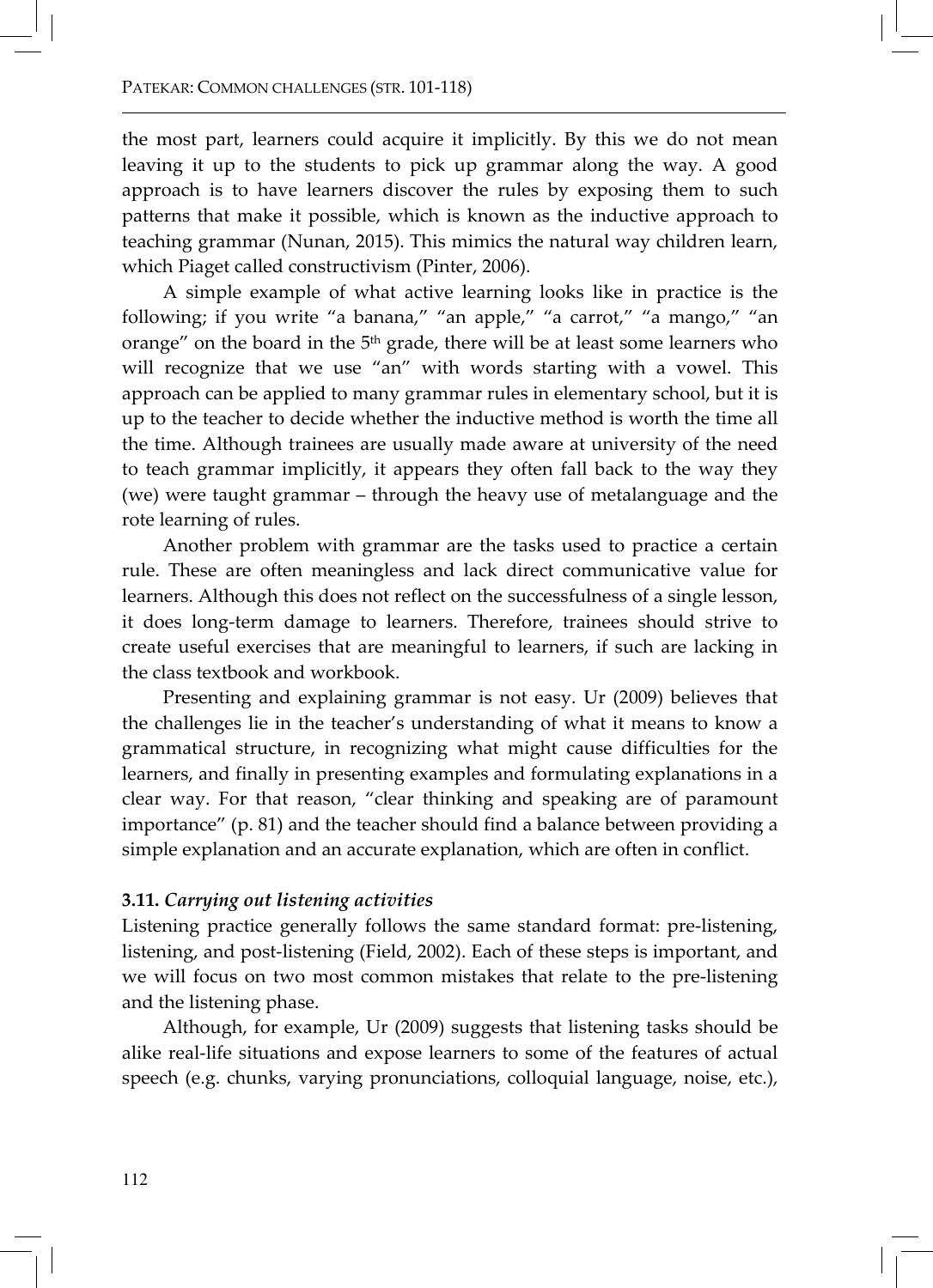it should not be forgotten that listening in a foreign language is a complex and cognitively demanding skill (e.g. Rost, 2011).

In view of the latter point, the first problem arises when trainees do not provide sufficient support or structure for the task, and thus leave students without any scaffolding for a challenging activity of listening to a text in a foreign language. This issue encompasses both of the above-mentioned phases. Providing support in a listening task means, for example, motivating learners to listen, setting the scene, having meaningful visuals that accompany the listening task, making sure that the learners are familiar with key vocabulary, etc.

The second problem occurs when trainees assign a listening task without a clear purpose, e.g. "Listen to the following conversation," and then ask comprehension questions. When listening in real life, we always know the purpose, whether it is listening to hear what is for homework or what gate should we go to at the airport. (And in real life it is the listener who asks the questions.) Thus, learners should be aware of what they are supposed to be listening for (e.g. for gist, for attitude, for keywords) or what they are expected to be doing while listening (e.g. taking notes, underlining, arranging pictures in the correct order).

To sum up, a task without sufficient scaffolding may frustrate learners, leading them to give up on the task at the very start. A task without a purpose, especially a demanding one such as listening, may result in learners engaging in disruptive behavior.

## 3.12. Managing the classroom

Managing the classroom as a trainee can be extremely difficult as often trainees have not been teaching the same class for a time long enough to set up their classroom management system. Such a system should be based on mutual respect, clear expectations, clear rules, and – most importantly – consistency. When it comes to teaching young learners especially, classroom management is "[o]ne of the biggest challenges facing teachers" (Linse, 2005: 187).

Nonetheless, there are things that trainees can do to minimize the potential for disruptive behavior, such as giving clear instructions, using various activities that address different language levels and learning styles, and monitoring learners' work not just by checking verbally but by moving around the classroom. Ur (2009) also suggests that a mutual understanding of the lesson objective contributes to a disciplined classroom because it raises motivation and increases the likelihood of cooperation.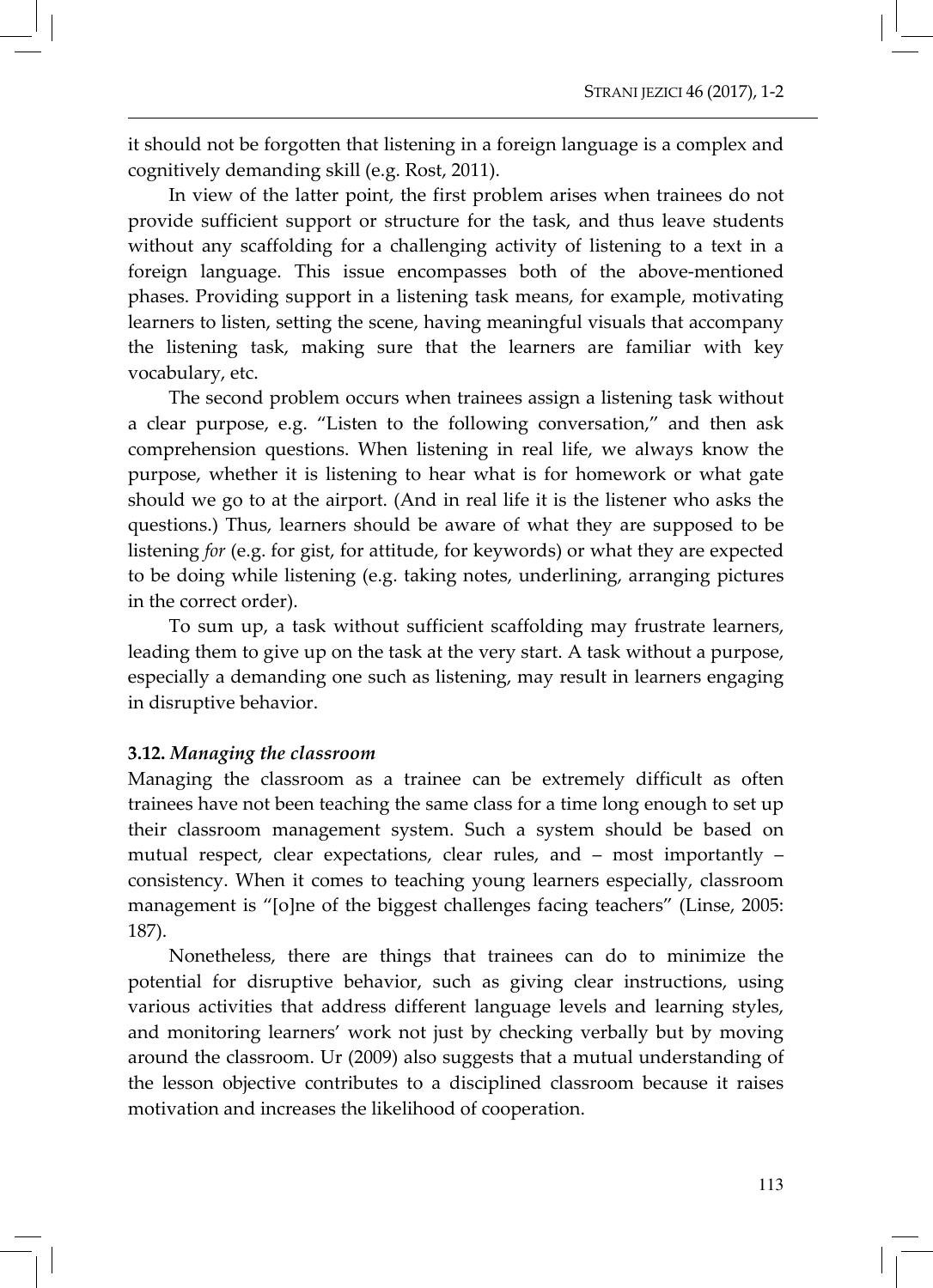Most learners who know what they need to do, what is expected of them, and who have the abilities to do so, on their own or with the help of a peer, will be on task. As for those few who persist in disrupting the class, the trainees should try to engage them or even talk to them after class. After all, what these children are looking for is not to upset the teacher, but to get his or her attention.

Trainees usually cannot influence learners' seating arrangements or the way desks are placed. They should, however, bear in mind that desks organized for teamwork (e.g. so that learners are facing each other) will motivate learners to collaborate (i.e. to talk among themselves both when this is needed and when it is not), while desks formed in front-facing rows will be less inviting for horizontal communication with peers, with the teacher or the board being the focus (Evertson, Emmer & Worsham, 2006). Although Brown (2000: 193) calls the latter pattern "military formation," we are not against it, depending, of course, on the learners' age and lesson objectives. Indeed, Harmer (2007: 162) recognizes that there are "considerable advantages to orderly row seating."

## 4. CONCLUSION

Based on the twelve challenges presented above, it is clear that the role of the mentor in teacher education is an important one. It is the mentors who observe (or should observe) most of the trainees' classes and thus have the best insight into the trainees' strengths and weaknesses. They are the ones who can help novice teachers grow when it matters the most. The mentor's feedback should therefore be immediate and should focus on what the trainee did well and what could be improved. What trainees themselves could do to improve their practice, once they have gained theoretical knowledge and entered the classroom, is to reflect on their teaching – for example, by using the European Portfolio for Student Teachers of Languages (Newby et al., 2007). Selfreflection is a valuable tool as it helps the trainee understand that he or she can find solutions to most problems by him- or herself, as opposed to looking to the "all-knowing" mentor for answers – or approval.

It needs to be noted that the challenges described in this paper are the most common as identified during our observations in the period of seven years. This means that perhaps different mentors have other challenges related to delivering a lesson that they would highlight as most common or more important. Therefore, the list of twelve issues presented here is in no way exhaustive. Moreover, these issues pertain to the success of a single lesson. We are fully aware that there are important issues that affect the long-term success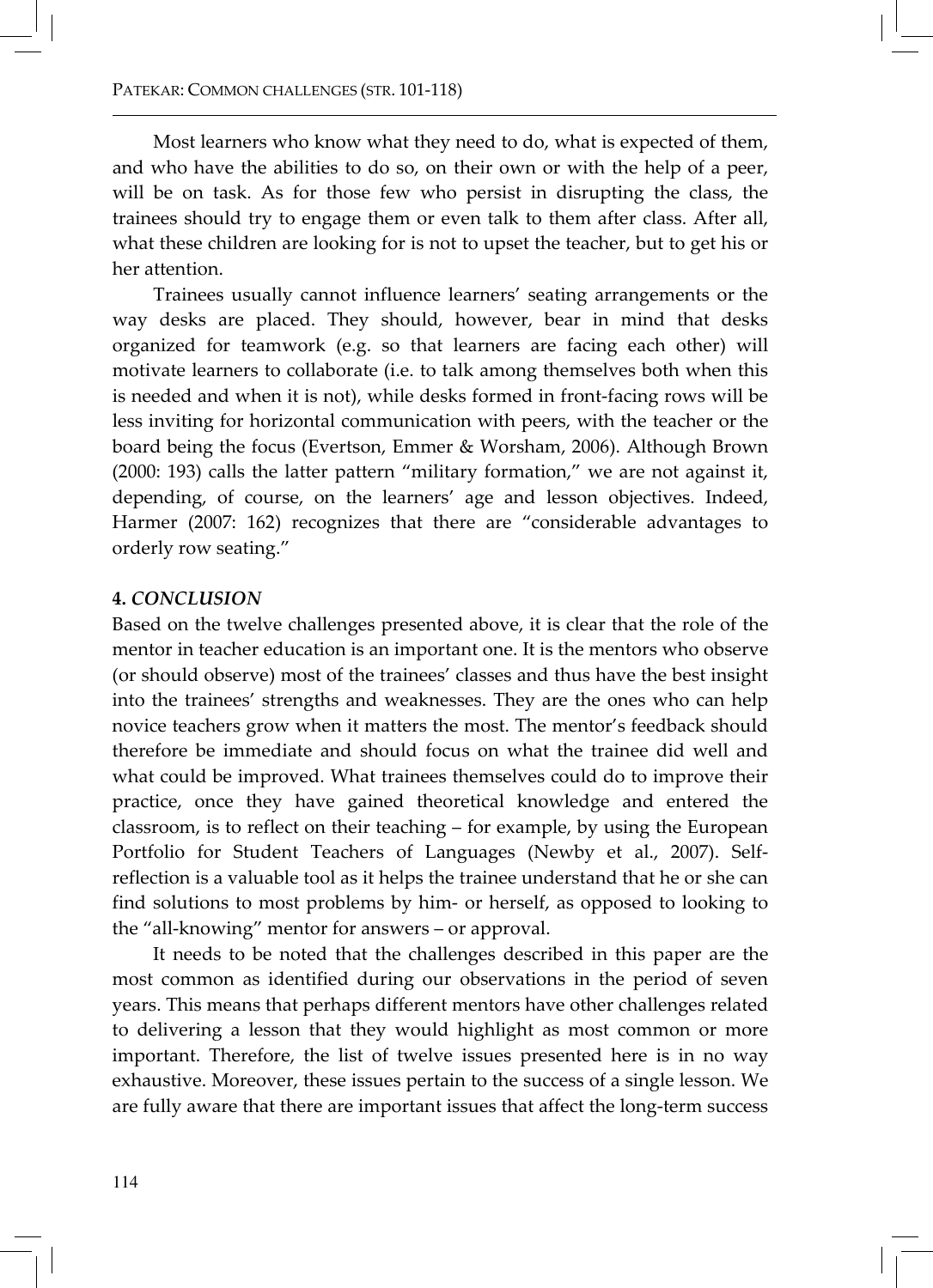of teaching, such as the way we approach teaching culture, how we provide feedback (error correction), how we track learners' progress, how we assess, etc., but these are clearly beyond the scope of this paper. Nonetheless, we hope that what has been outlined here will be of use to trainees, mentors, and novice teachers in preparing and delivering a foreign language lesson, as well as to university instructors of foreign language teaching methodology in designing their course.

#### Acknowledgement

I would like to thank my friend and colleague Dr. Nataša Košuta for suggestions on improving the draft of this paper.

#### **REFERENCES**

- Anić, V. and Silić, J. (2001) Pravopis hrvatskoga jezika. Zagreb: Novi Liber & Školska knjiga.
- Babić, S. and Moguš, M. (2011) Hrvatski pravopis. Zagreb: Školska knjiga.
- Bežen, A. (2008) Metodika: znanost o poučavanju nastavnog predmeta. Zagreb: Profil.
- Bežen, A. and Reberski, S. (2014) Početno pisanje na hrvatskome jeziku. Zagreb: Institut za hrvatski jezik i jezikoslovlje.
- Bolfan Stošić, N. and Rončević Kolarić, A. (2006) Osobine glasa odgajateljica, nastavnica i profesorica u odnosu na profesionalni staž. Hrvatska revija za rehabilitacijska istraživanja 42 (1), 31-38.
- Bonetti, A. (2007) Razlike u akustičkim karakteristikama glasa između nastavnica i vokalnih neprofesionalki. Hrvatska revija za rehabilitacijska istraživanja 43 (1), 5-11.
- Brown, H. D. (2000) Teaching by Principles: An Interactive Approach to Language Pedagogy. (2nd edition). Harlow: Longman.
- Caspersen, J. and Raaen, F. D. (2014) Novice teachers and how they cope. Teachers and Teaching: theory and practice 20 (2), 189-211.
- Crookes, G. and Schmidt, R. (1991) Motivation: reopening the research agenda. Language Learning 41 (4), 469-512.
- Dallimore, E. J., Hertenstein, J. H. and Platt, M. B. (2006) Nonvoluntary class participation in graduate discussion courses: effects of grading and cold calling. Journal of Management Education 30 (2), 354-377.
- Dallimore, E. J., Hertenstein, J. H. and Platt, M. B. (2012) Impact of cold-calling on student voluntary participation. Journal of Management Education XX(X), 1-37.
- Dörnyei, Z. (2001) Motivational Strategies in the Language Classroom. Cambridge: Cambridge University Press.
- Dörnyei, Z. and Csizér, K. (1998) Ten commandments for motivating language learners: Results of an empirical study. Language Teaching Research 2, 203-229.
- Evertson, C. M., Emmer, E. T., and Worsham, M. E. (2006) Classroom Management for Elementary Teachers. Boston: Pearson.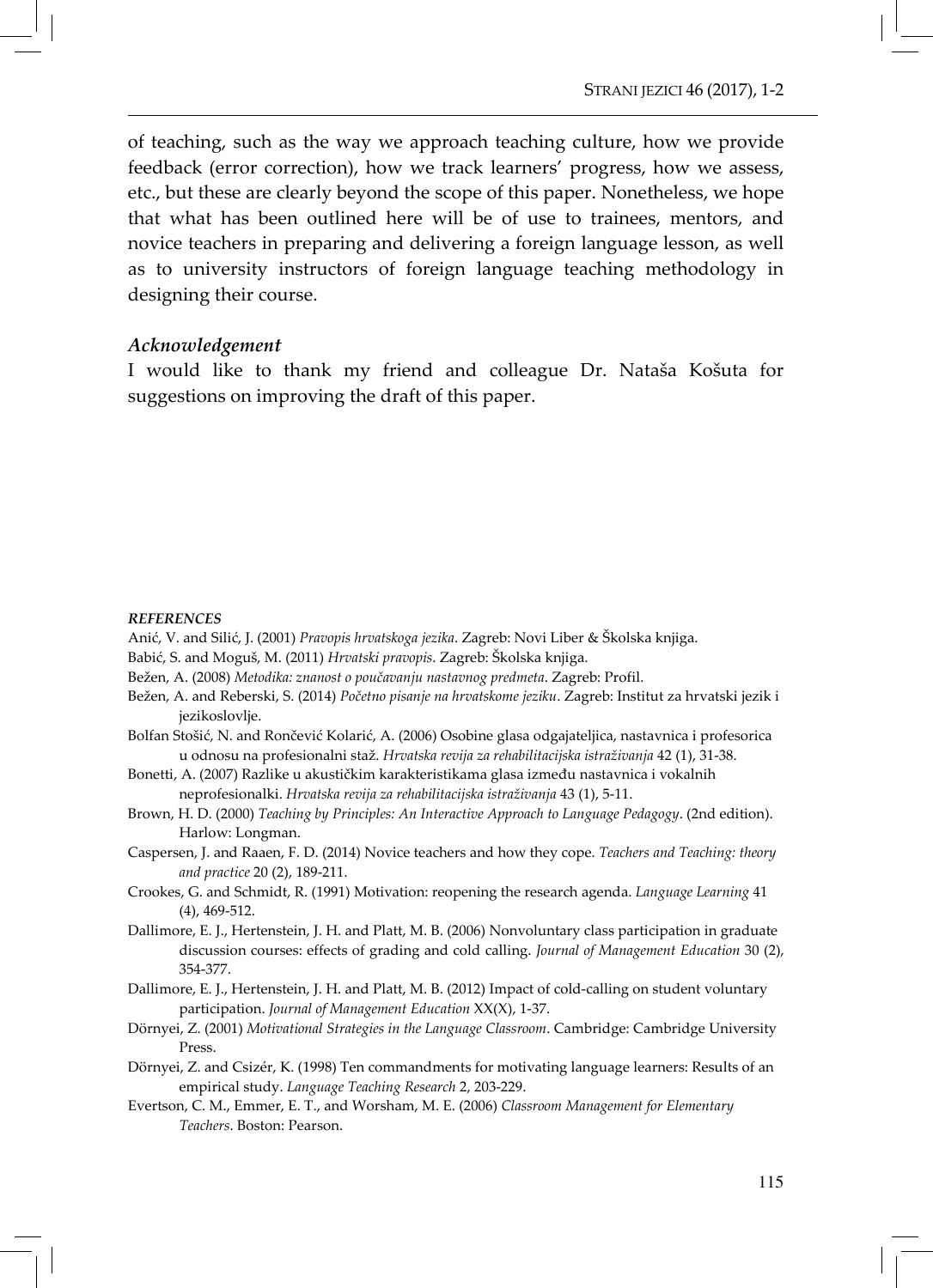- Fantilli, R. D. and McDougal, D. E. (2009). A study of novice teachers: Challenges and supports on the first years. Teaching and Teacher Education 25 (6), 814-825.
- Field, J. (2002) The Changing Face of Listening. In Richards, J. C. and Renandya, W. A. (eds) Methodology in Language Teaching: An Anthology of Current Practice. Cambridge: Cambridge University Press, 242-247.
- Gavish, B. and Friedman, I. A. (2010) Novice teachers' experience of teaching: a dynamic aspect of burnout. Social Psychology of Education 13 (2), 141-167.
- Gower, R., Phillips, D. and Walters, S. (1995) Teaching Practice: A Handbook for Teachers in Training. London: Macmillan.
- Hadfield, J. and Dörnyei, Z. (2013) Motivating Learning. Harlow: Longman.
- Harmer, J. (2007) The Practice of English Language Teaching. (4th edition). Harlow: Pearson Longman.
- Lightbown, P. M. and Spada, N. (2008) How Languages Are Learned. (3rd edition). Oxford: Oxford University Press.
- Linse, C. T. (2005) Practical English Language Teaching: Young Learners. New York: McGraw-Hill.
- Maley, A. (2000) The Language Teacher's Voice. Oxford: Macmillan Heineman English Language Teaching.
- Mihaljević Djigunović, J. (1994) Variation in learner effort effects of the teaching setting. SRAZ 39, 53- 57.
- Mihaljević Djigunović, J. (1996) Learner motivation as a source of variance in attitudes, effort and achievement. SRAZ 41, 211-223.
- Nevins Stanulis, R., Fallona, C. A. and Pearson, C. A. (2002) "Am I Doing What I am Supposed to be Doing?": Mentoring novice teachers through the uncertainties and challenges of their first year of teaching. Mentoring & Tutoring: Partnership In Learning 10 (1), 71-81.
- Newby, D., Allan, R., Fenner, A-B., Jones, B., Komorowska, H. and Soghikyan, K. (2007) European Portfolio for Student Teachers of Languages: A Reflection Tool for Language Teacher Education. Council of Europe.
- Nikolov, M. (1999) Why do you learn English? Because the teacher is short. A study of Hungarian children's foreign language learning motivation. Language Teaching Research 3 (1), 33-56.
- Nunan, D. (1991) Language Teaching Methodology: A Textbook for Teachers. New Jersey: Prentice Hall.
- Nunan, D. (1999) Second Language Teaching & Learning. Boston: Heinle & Heinle Publishers.
- Nunan, D. (2015) Teaching English to Speakers of Other Languages: An Introduction. New York: Routledge.
- Pavličević-Franić, D. (2005) Komunikacijom do gramatike. Zagreb: Alfa.
- Pinter, A. (2006) Teaching Young Language Learners. Oxford: Oxford University Press.
- Richards, J. C. and Rodgers, T. S. (1986) Approaches and Methods in Language Teaching. Cambridge: Cambridge University Press.
- Rost, M. (2011) Teaching and Researching Listening (2nd ed.). Harlow: Longman.
- Trškan, D. (2006) Motivacijske tehnike u nastavi. Povijest u nastavi 4 (7), 19-28.
- Ur, P. (2009) A Course in Language Teaching. Cambridge: Cambridge University Press.

Vilke, M. (1995) Children and Foreign Languages in Croatian Primary Schools. Four Years of a Project. In Vilke, M., Vrhovac, Y., Kruhan, M., Sironić-Bonefačić, N. and Skender, I. (eds) Children and Foreign Languages. Zagreb: Faculty of Philosophy, University of Zagreb.

Vrhovac, Y. (2001) Govorna komunikacija i interakcija na satu stranoga jezika. Zagreb: Naklada Ljevak.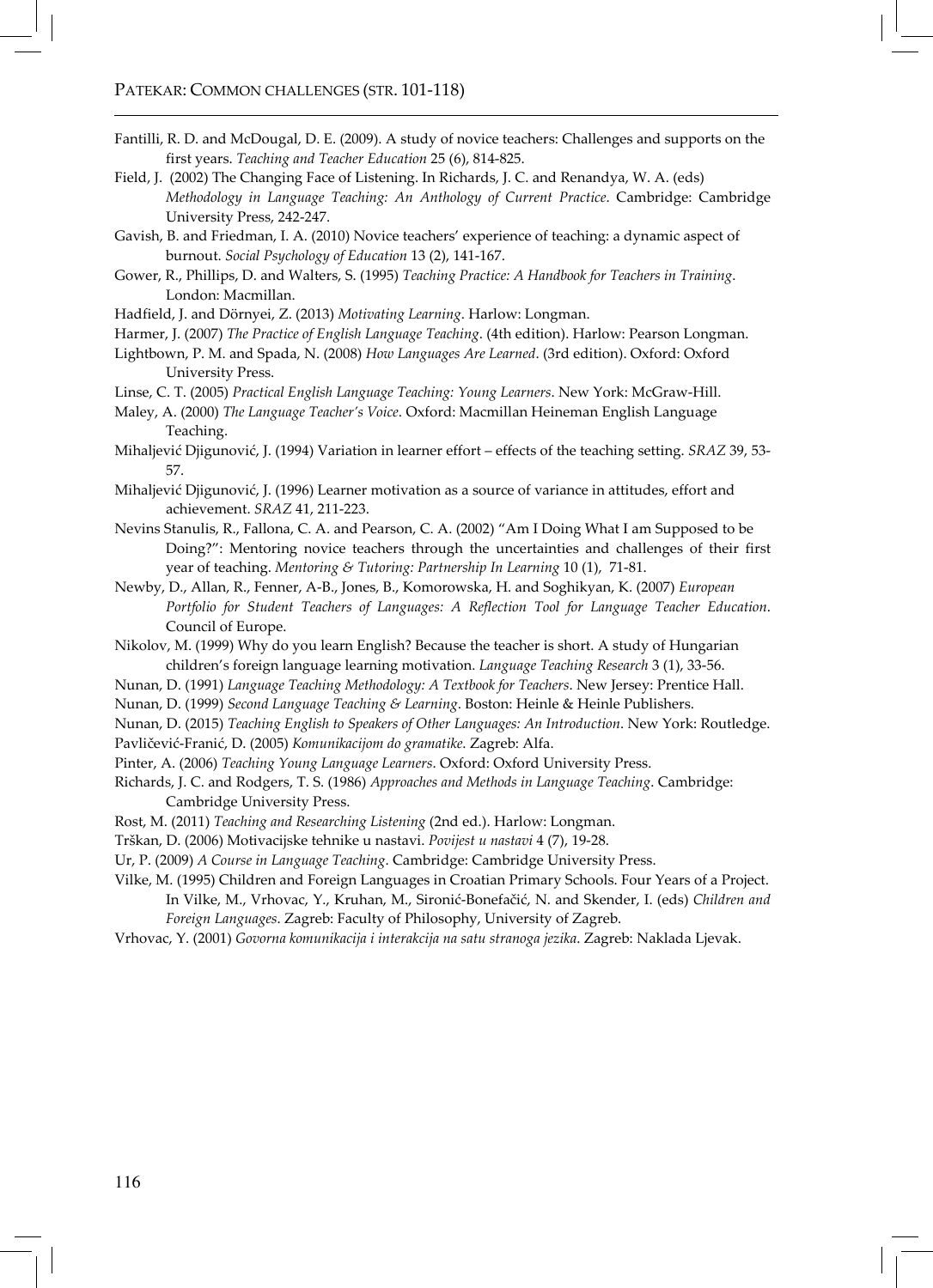# NAJČEŠĆI IZAZOVI U IZVOĐENJU NASTAVNOGA SATA STRANOGA JEZIKA

Studenti i pripravnici suočavaju se s brojnim problemima kada tijekom svoga sveučilišnog obrazovanja i po njegovu završetku u školsku učionicu zakorače kao učitelji. Cilj je ovoga rada istaknuti najčešće izazove s kojima se susreću studenti i pripravnici, budući učitelji stranoga jezika, pri izvođenju nastavnoga sata u osnovnoj i srednjoj školi. Usto, cilj je rada i ponuditi rješenja za uspješno suočavanje s tim izazovima. Izazovi su uočeni na temelju naših opservacija nastavnih sati studenata tijekom prakse i pripravnika na stručnome ispitu. Opservacije su trajale sedam godina, a koristili smo se svojim bilješkama s tih sati kako bismo prepoznali najčešće probleme. U radu se stoga govori o uporabi glasa, motiviranju učenika, davanju uputa, planiranju dužine aktivnosti, uporabi dodatnih materijala, prozivanju učenika, organiziranju rada u paru i grupi, pisanju na ploči, prijelazu između aktivnosti, odnosu prema poučavanju gramatike, provođenju aktivnosti slušanja te upravljanju učionicom. Rad je namijenjen studentima i pripravnicima, njihovim mentorima, učiteljimapočetnicima, ali i sveučilišnim nastavnicima koji drže metodičke kolegije s obzirom na to da rad upućuje na problematična područja kojima bi se na kolegiju mogla posvetiti dodatna pozornost.

Ključne riječi: metodika nastave stranoga jezika, poučavanje engleskoga jezika, studenti, pripravnici, učiteljipočetnici, mentori